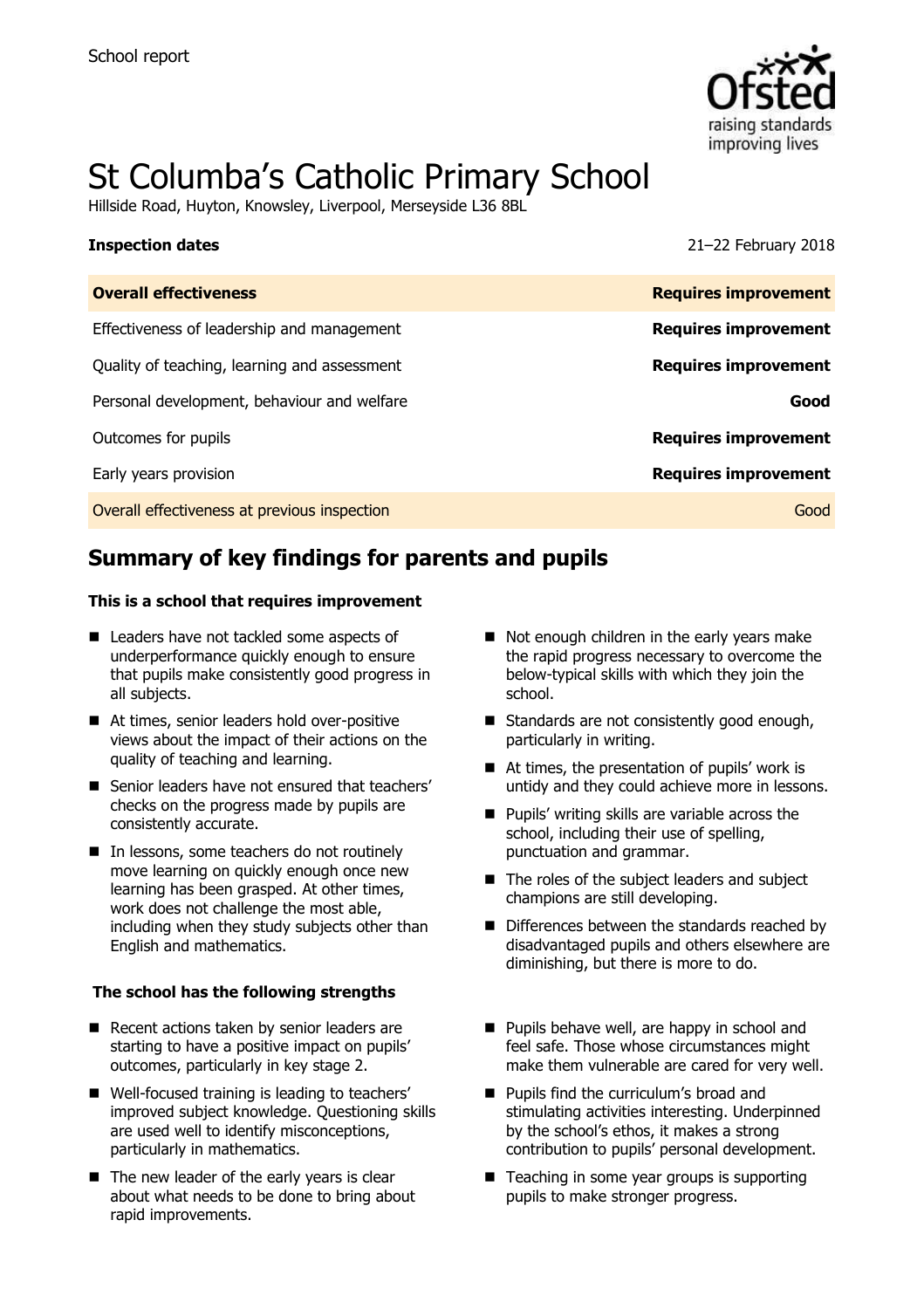

# **Full report**

### **What does the school need to do to improve further?**

- **Further improve the quality of teaching in order to promote pupils' better progress so it** is consistently good by:
	- improving the accuracy of assessments and ensuring that teachers move learning on, once concepts have been grasped
	- ensuring that teachers provide work which consistently challenges the most able pupils to make their best possible progress
	- improving the quality of pupils' writing, including their more accurate use of spelling, punctuation and grammar
	- ensuring that teachers demand that pupils consistently present their work well and try their best when they work independently
	- continuing to ensure that gaps between disadvantaged pupils' attainment and/or progress and those of other pupils nationally diminish quickly across the school.
- Increase the impact of leadership and management by:
	- establishing clear expectations with staff of the good progress pupils should make
	- continuing to improve the systems leaders use to accurately track pupils' progress in all subjects
	- making sure that senior leaders and governors carefully evaluate the impact of actions to bring about rapid improvement
	- helping subject leaders and subject champions to better support colleagues.
- **IMPROVE EXALGO EXA** Improve early years provision to ensure that a good proportion of children are ready for Year 1 by:
	- improving the accuracy of assessment
	- ensuring that adults intervene to move children's learning on when they work independently
	- providing activities in the outdoor area to enable children to practise what they have learned in adult-led sessions.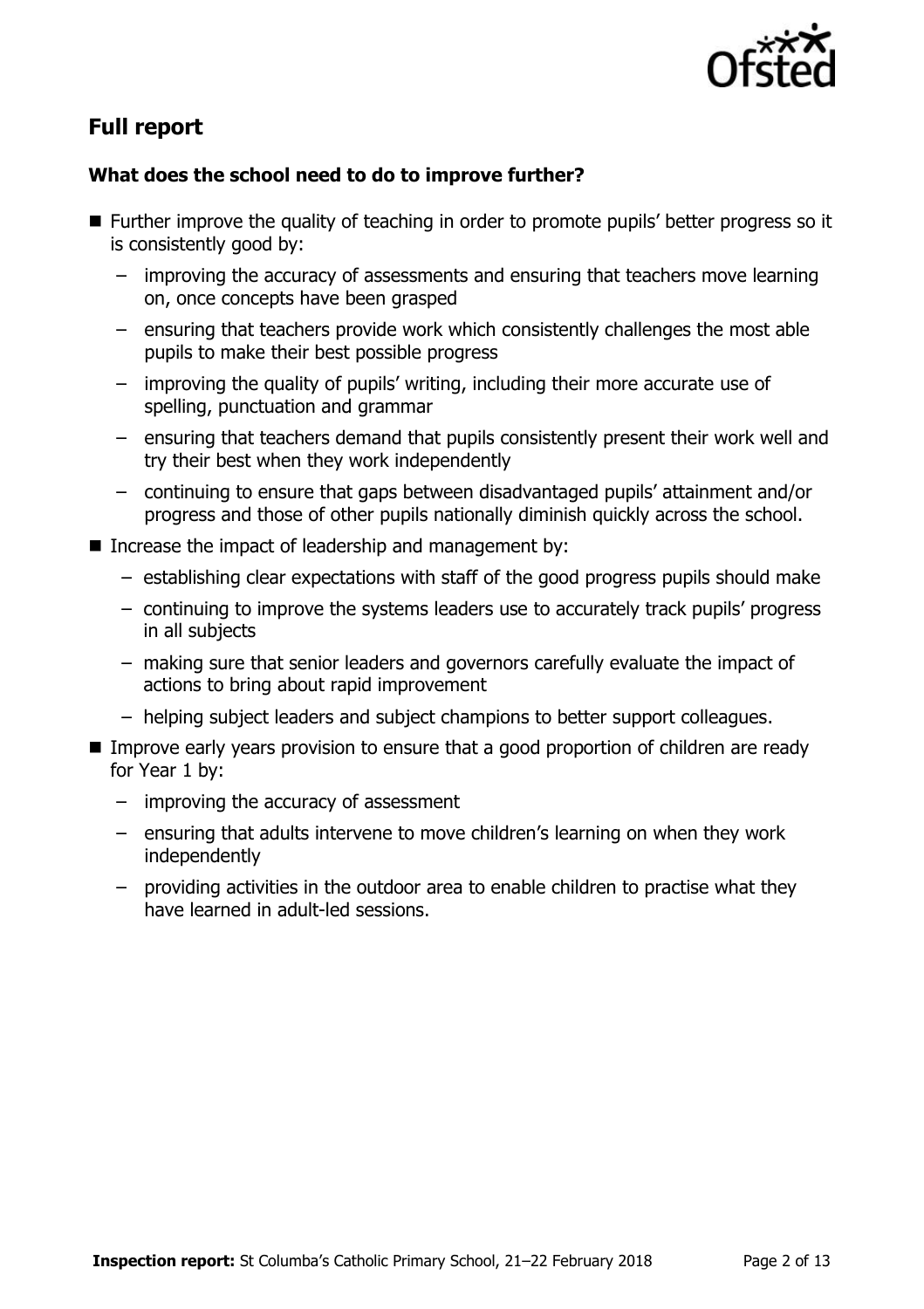# **Inspection judgements**

### **Effectiveness of leadership and management Requires improvement**

- Over time, senior leaders have not made sure that the school has maintained the good performance noted at the previous inspection. As a result, although pupils are happy, not enough of them are reaching their full potential.
- **Pupils' outcomes have not improved consistently since the previous inspection.** Progress is uneven and the proportion of pupils working at the standard typically expected for their age varies across the school. At times, pupils who are capable of working at the higher standard are not doing so, because they are not challenged well enough to help them show a deeper understanding of their learning.
- $\blacksquare$  From the very low standards seen in 2016, senior leaders are rightly pleased with the improvement in the progress made by Year 6 in 2017. However, leaders are aware that there is more to do if pupils across the school are to make the rapid progress needed to reach at least the standards expected for their age.
- Senior leaders are aware that information about how well pupils are doing is not yet fully accurate. Teachers are beginning to develop a shared understanding of what constitutes pupils' good progress in English and mathematics and other subjects. However, this has yet to lead to pupils making good progress in all classes or subjects.
- A new tracking system is helping leaders to keep a rigorous check on how well pupils are doing in reading, writing and mathematics. Assessment information for other subjects is being increasingly gathered.
- Thorough checks on the quality of teaching ensure that leaders know where teaching is effective and where it needs improving. The school development plan identifies those areas in most need of development. However, at times, leaders hold too positive a view of the impact of the actions taken, and improvements do not happen quickly enough.
- Senior leaders have put into place a new teaching programme for mathematics. A themed week, with mathematics as a focus, and a games evening held for children and their families helped develop confidence in this subject.
- The profile of reading has been raised through events, such as 'Bedtime Reading', when pupils shared books with their parents and carers. The school encourages members of the local community to visit the school to read to the pupils. Senior firefighters and police officers are among those who have helped pupils with their reading.
- The headteacher has made sure there are effective procedures in place for managing the performance of teachers and for teaching assistants. Targeted training is provided to help keep teachers' skills sharp and improve their subject knowledge.
- Leaders have ensured that pupils who have special educational needs (SEN) and/or disabilities are provided for well. The school has recently reviewed the precise needs of pupils who have SEN and/or disabilities to ensure that the additional funding for these pupils is spent effectively.
- The headteacher, ably supported by the deputy headteacher, knows what to do to move the school forward. The senior leadership team has been strengthened by the

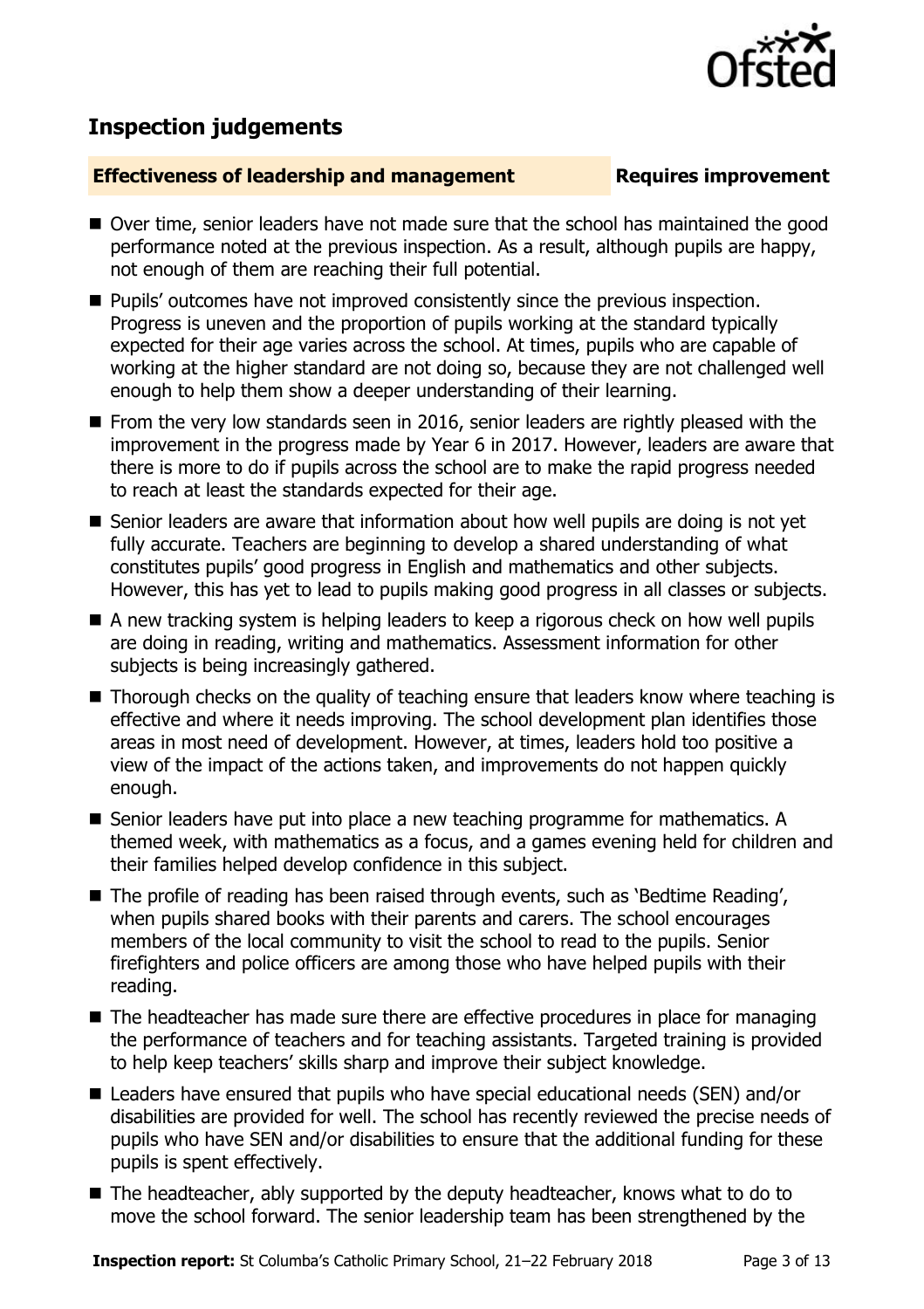

appointment of an assistant headteacher, who has taken on the leadership of the early years. Effective use is made of the expertise of a range of external consultants, most recently, for example, to improve pupils' learning in subjects other than English and mathematics.

- The roles of subject leaders and subject champions are developing. All are keen to support colleagues and contribute to the leadership of the school, but there has not yet been time to see the full impact of their work on the quality of teaching.
- $\blacksquare$  The curriculum is enriched by an extensive range of additional activities, such as residential experiences and visits linked to topic work. The school offers a range of after-school clubs and a well-attended breakfast club.
- St Columba's is an inclusive school. The school's Christian ethos and strong values underpin everything it does. Leaders ensure that British values are promoted well. Pupils are taught to respect the views of others and to value differences. They reflect on challenging issues, such as gender stereotyping, and all contribute to class 'floor books', which record pupils' ideas and thoughts.
- **Pupil premium funding is carefully deployed to support the pastoral and learning needs** of disadvantaged pupils and, where necessary, disadvantaged pupils receive additional support. The progress of this group is improving, but not all pupils are making the swift progress that is needed to catch up with the standards expected for their age.
- **Pupils'** attendance is similar to the national average. The attendance team, led by the school business manager, and supported effectively by the parent mentor and learning mentor, ensures that pupils, including those who are disadvantaged and their families, are supported with any issues which might lead to non-attendance.
- The primary school physical education and sport funding is used well. Specialist coaches help pupils develop new skills and develop the expertise of teachers. As a result, pupils are participating in a wider range of sports than previously. Several of the school's sports teams have gained success when playing games against other schools.
- Since the previous inspection, senior leaders and governors have effectively managed challenges brought about by sudden changes in staffing including leadership. The headteacher has been very successful in maintaining the stability and in building the morale of the staff team. All who work at St Columba's are committed to achieving the best for the pupils. Parents hold highly positive views of the school, its leaders and staff.
- Local authority officers and the archdiocese provide effective additional help and support where needed.

### **Governance of the school**

- Governors know their roles and responsibilities well. They have reviewed the focus of their work and have deployed their skills appropriately. This has strengthened their ability to support and challenge school leaders.
- Governors share leaders' ambitions for the school and fully support the values and ethos. They take a keen and close interest in all aspects of the school's work. Minutes of governing body meetings show that they ask questions and hold leaders to account about the information they are given. Governors know the school's strengths and what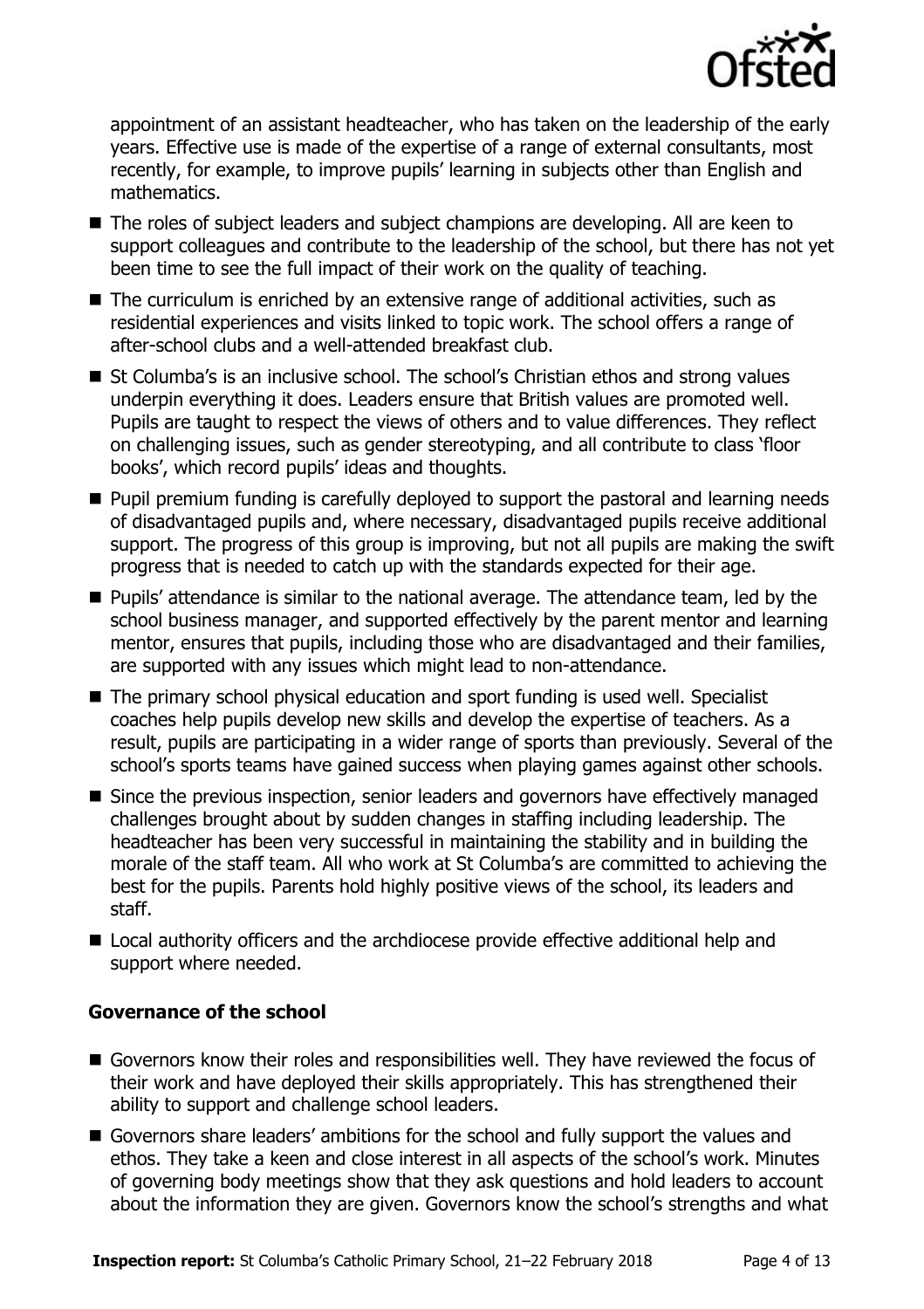

needs further work, for example, acknowledging the need for pupils to make better progress, including in the early years.

- The governing body checks carefully on the spending of additional funding, including the pupil premium, and understands the impact of the spending decisions on the personal development and achievement of disadvantaged pupils.
- Governors ensure that any safeguarding issues are reported and discussed at every meeting. They understand how teachers' performance is assessed and rewarded.

### **Safeguarding**

- The arrangements for safeguarding are effective.
- The culture of safeguarding is strong. School records are carefully maintained and detailed. Staff are vigilant and demonstrate a strong awareness of safeguarding issues. They receive up-to-date training on safeguarding matters, so they know what to do should they be worried about a pupil.
- Appropriate checks are made on staff before they start employment, and visitors to the school are informed about safeguarding arrangements on arrival. Leaders work effectively with outside agencies and parents and carers to ensure that pupils are supported and safe.

### **Quality of teaching, learning and assessment Requires improvement**

- Teaching has not had a consistently strong impact on pupils' learning and progress over time. Progress in different year groups and in different subjects has been and remains, too variable in its quality.
- Leaders are aware that the assessments made by teachers on pupils' progress have not been fully accurate. Some teachers have erred on the side of caution when making assessments and others may have been too generous. This means the information passed on about pupils' attainment and progress has not been fully reliable as an indicator of what pupils know and what they need to do next. As such, it has not been as helpful to teachers as it should be.
- Teachers plan stimulating and exciting activities to introduce new topics across the wider curriculum. These capture pupils' imagination and make them want to find out more. However, the work set does not always stretch and challenge the most able, including those who are disadvantaged, or deepen their thinking.
- A positive and supportive climate for learning in classrooms exists throughout the school. Pupils are keen to learn. They show interest and enthusiasm across a wide range of topics and activities, particularly when they have the chance to talk about their learning together in lessons.
- Relationships between teachers, teaching assistants and pupils are mutually respectful. Teachers know individual pupils well. They make sure that pupils understand that errors and misconceptions are an important part of learning, as is talking about their learning and explaining their thinking when tackling problems in mathematics, for example. This means that pupils are not afraid to offer their own thoughts and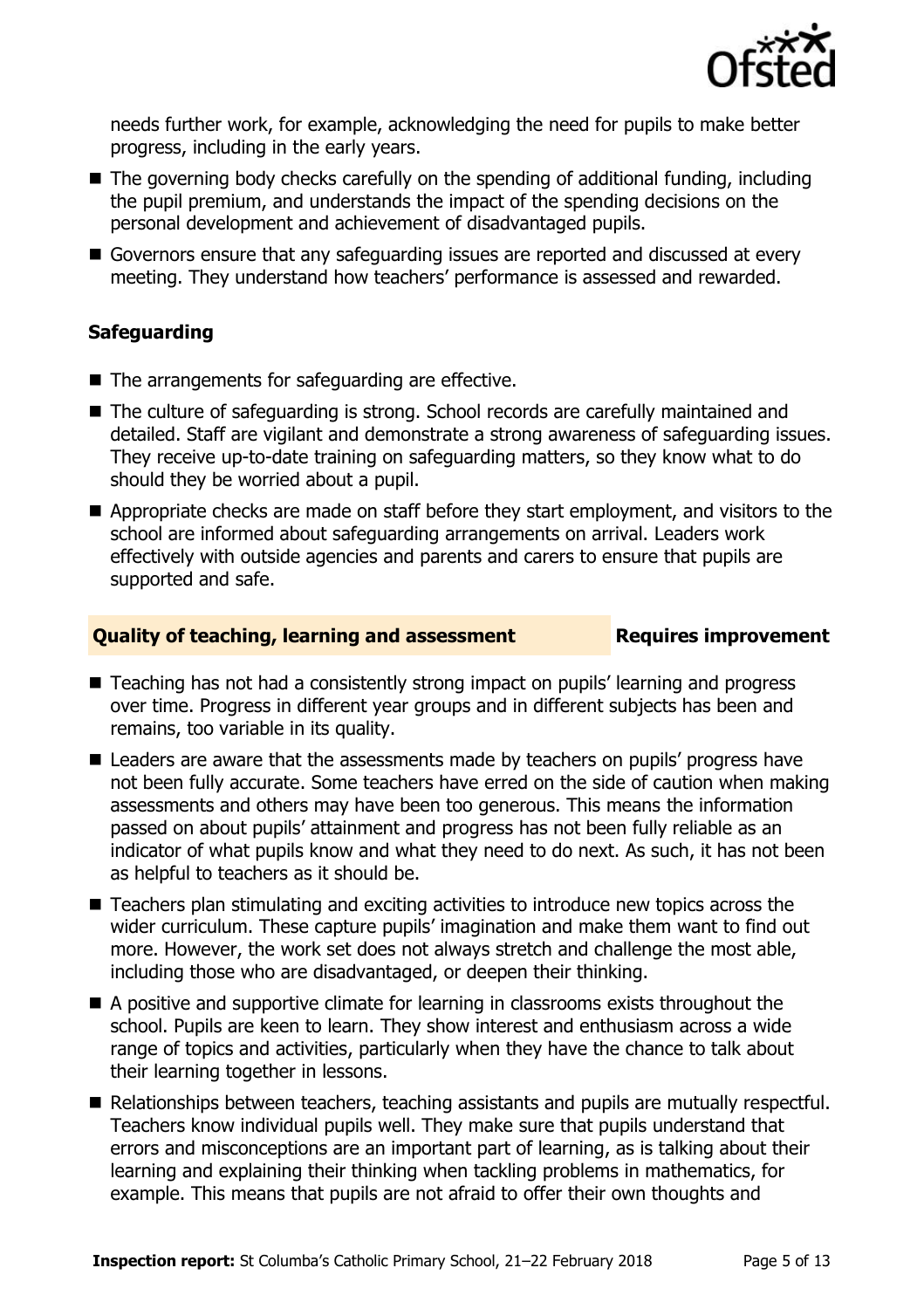

opinions. Teachers allow pupils time to think and to express their own ideas.

- **Pupils' grammar, spelling and punctuation have improved as a result of improvements** in teaching. In upper key stage 2, in particular, pupils often draft their writing before editing it to improve its quality. However, at times, careless errors litter pupils' drafted work, and they spend more time correcting errors than improving the content and deepening their learning. At times, pupils do not write at length in order to practise and apply their writing skills.
- $\blacksquare$  Much of the work on display throughout the school shows that pupils are able to produce neat, well-presented work. However, work in pupils' books can sometimes be untidy, and at times pupils are capable of producing more work in lessons.
- The teaching of early reading skills is effective. Children in the early years and pupils in key stage 1 recognise letters and know the sounds that different letter combinations make. They use this in their reading to help them work out unfamiliar words. Older pupils read with fluency and expression and talk about what they have read.
- Small-group work, often led by teaching assistants, is helping pupils who need extra support, including those pupils who are disadvantaged. Gaps between these pupils' attainment and progress and that of others are beginning to diminish, but there is more to do to fully eliminate these gaps.

### **Personal development, behaviour and welfare Good**

### **Personal development and welfare**

- The school's work to promote pupils' personal development and welfare is good.
- **Pupils take a pride in their school and are keen to contribute towards its success. They** take their responsibilities seriously, particularly those who act as school councillors and digital leaders.
- **Pupils said that they feel safe. Incidents of bullying are rare and are dealt with quickly** on those occasions when it is reported. Pupils recognise that everyone is different but equal.
- Breakfast club gets the day off to a good start. Pupils of all ages have a healthy breakfast and play games together until the start of the school day, when they are ready to learn. The separate Nursery breakfast club is very well attended.
- $\blacksquare$  Pupils learn about healthy lifestyles. They understand the benefits of making healthy food choices and the positive impact of regular exercise. Younger children enjoy the lunchtime activities provided for them by the older pupils who act as sports leaders.
- The needs of pupils whose circumstances might make them vulnerable are met very well and this is a strength of the school.
- **Pupils'** personal and emotional development is well supported because adults know the pupils well. Pupils spoke highly of the support they receive from staff. They reported that it helps them solve problems, both in school and at home.

### **Behaviour**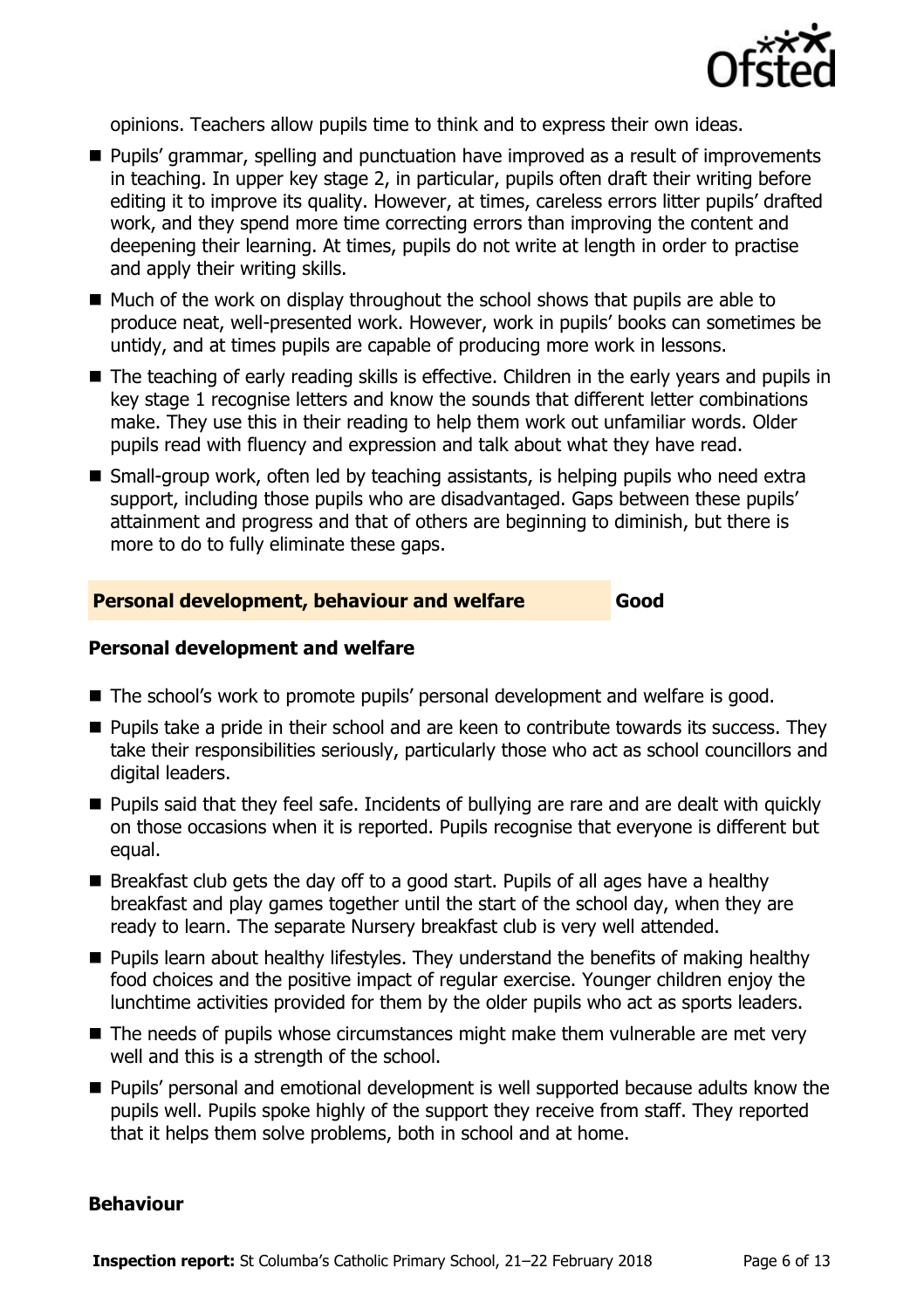

- The behaviour of pupils is good.
- **Pupils are well mannered and polite. They listen carefully to adults and each other and** respond quickly when teachers or teaching assistants require their attention. Pupils show great respect for the views of others.
- **Pupils think behaviour is good. Pupils behave well during lessons, at playtimes and** when moving around the school.
- Pupils enjoy school, attend regularly and look smart in their uniforms.
- The school's rules and rewards systems are well understood by all, and pupils think that staff apply these fairly. Staff sensitively help the few pupils who sometimes find it difficult to manage their own emotions and behaviour.
- **Pupils concentrate well when teachers explain new work to them or when they talk** about their work in small groups. However, at times, pupils could achieve more when they work independently, and sometimes the presentation of their work can be untidy.

### **Outcomes for pupils Requires improvement**

- Outcomes require improvement because pupils' progress is uneven across the school. From low starting points, pupils are not consistently making fast enough progress to catch up with other pupils nationally.
- At the end of key stage 1 in 2016, standards were lower than average, and particularly so in writing and mathematics. Few pupils reached the higher standard in any subject. In 2017, the proportion of pupils reaching the higher standard increased to be in line with the national average. Attainment at the expected standard, however, was again lower than average, with writing now in the bottom 10% of schools nationally.
- $\blacksquare$  The school was pleased with the improvement in progress at the end of Year 6 in 2017, compared with the very low levels seen in 2016. Year 6 pupils' progress in reading, in particular, was well above average in 2017. Attainment at the expected and higher standards in reading and grammar, spelling and punctuation, improved to at least in line with the national average. The proportion of pupils gaining the expected standard in writing and mathematics also improved but, nonetheless, remained below those of reading, and too few pupils attained the higher standard in these subjects.
- $\blacksquare$  The work in pupils' books shows that the standards reached by current pupils, including the disadvantaged, vary considerably across the school. Progress is more rapid in Year 5 and Year 6. Assessment information held by the school did not consistently match what inspectors saw in pupils' books.
- Across the school, the most able pupils, including those who are disadvantaged, do not consistently make the progress of which they are capable. This is because the work they are given, including in subjects other than English and mathematics, is not always sufficiently challenging. As a result, too few of these pupils reach the higher standard in any subject.
- Actions taken by leaders to improve the teaching of reading, mathematics and grammar, spelling and punctuation skills are beginning to pay dividends, and pupils'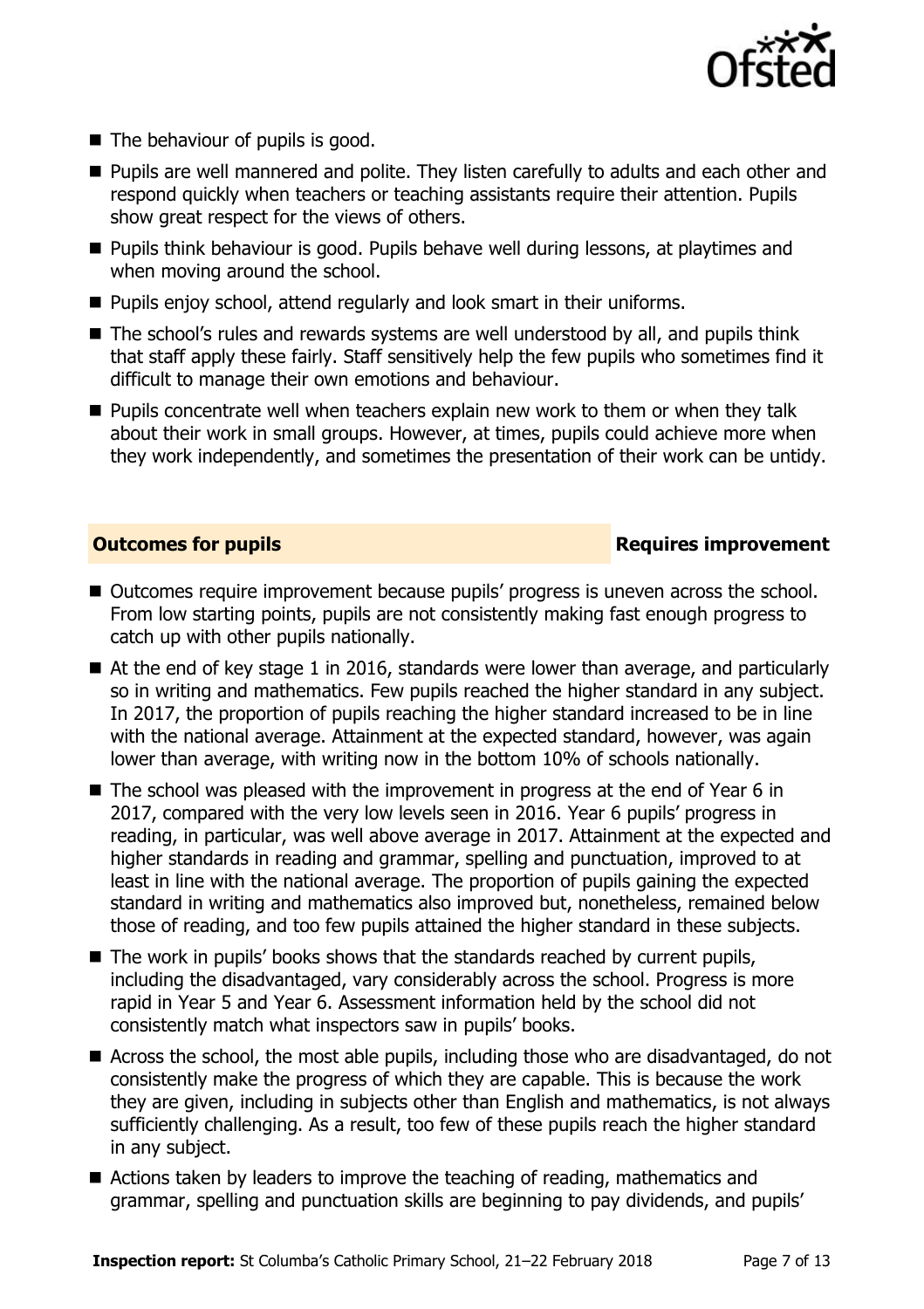

progress in these subjects is generally faster than in writing.

- **Progress is beginning to speed up for disadvantaged pupils. In 2017, progress at the** end of Year 6 was at least in line with the national average, and it was above average in reading. However, their attainment in most subjects lagged significantly behind that of other pupils nationally. No disadvantaged pupil reached the higher standard in writing and mathematics.
- The proportion of pupils attaining the expected standard in the Year 1 phonics check in 2017 was broadly in line with the national average. Almost all pupils reached the expected standard by the end of Year 2.
- Pupils' achievement in reading is better than that in writing and mathematics. A number of pupils from across the school read to the inspectors with increasing fluency. Pupils enjoy reading and the 'Read for the Stars' awards, gained every time they complete a book, are highly appreciated. This keen focus on regular reading contributes well to pupils' grammar, spelling and punctuation skills.
- Leaders have taken steps to boost the progress of pupils who have SEN and/or disabilities. Interventions tailored to their particular needs and the support they receive in class, are helping these pupils make better progress.

### **Early years provision**

- Over time, senior leaders have not acted quickly enough to address the weaknesses in leadership and the quality of teaching, learning and assessment in the Nursery and Reception classes.
- Children join the school with knowledge and skills below and sometimes well below those typical for their age. The quality of teaching and leadership has not been good enough to help children make the rapid progress needed. The proportion of children reaching a good level of development by the end of the Reception Year has shown little improvement in recent years. It is below average and the gap between the school and other schools nationally has widened. Gaps between disadvantaged children's achievement and that of others are not diminishing quickly enough. There is more to do to ensure that children are well prepared for Year 1.
- Senior leaders consider that, at times, assessments made at the end of the Reception Year have not been fully accurate. In 2016, it was judged that the proportion of children reaching a good level of development was in line with the national average. However, senior leaders consider that the assessments made at that time were over positive and that the proportion of children who achieved a good level of development was in fact below that seen nationally.
- The new early years leader has a good understanding of the strengths in the provision and what needs to be improved. She has monitored and given advice to the adults teaching in the early years to help them improve their practice. Staff in the Nursery and Reception classes now work together more closely, and the use of the shared outdoor area is improving.
- Teaching is strongest when adults lead learning sessions. Basic reading, writing and mathematics skills are developed increasingly well in these sessions because of teachers' good subject knowledge. However, children do not receive enough guidance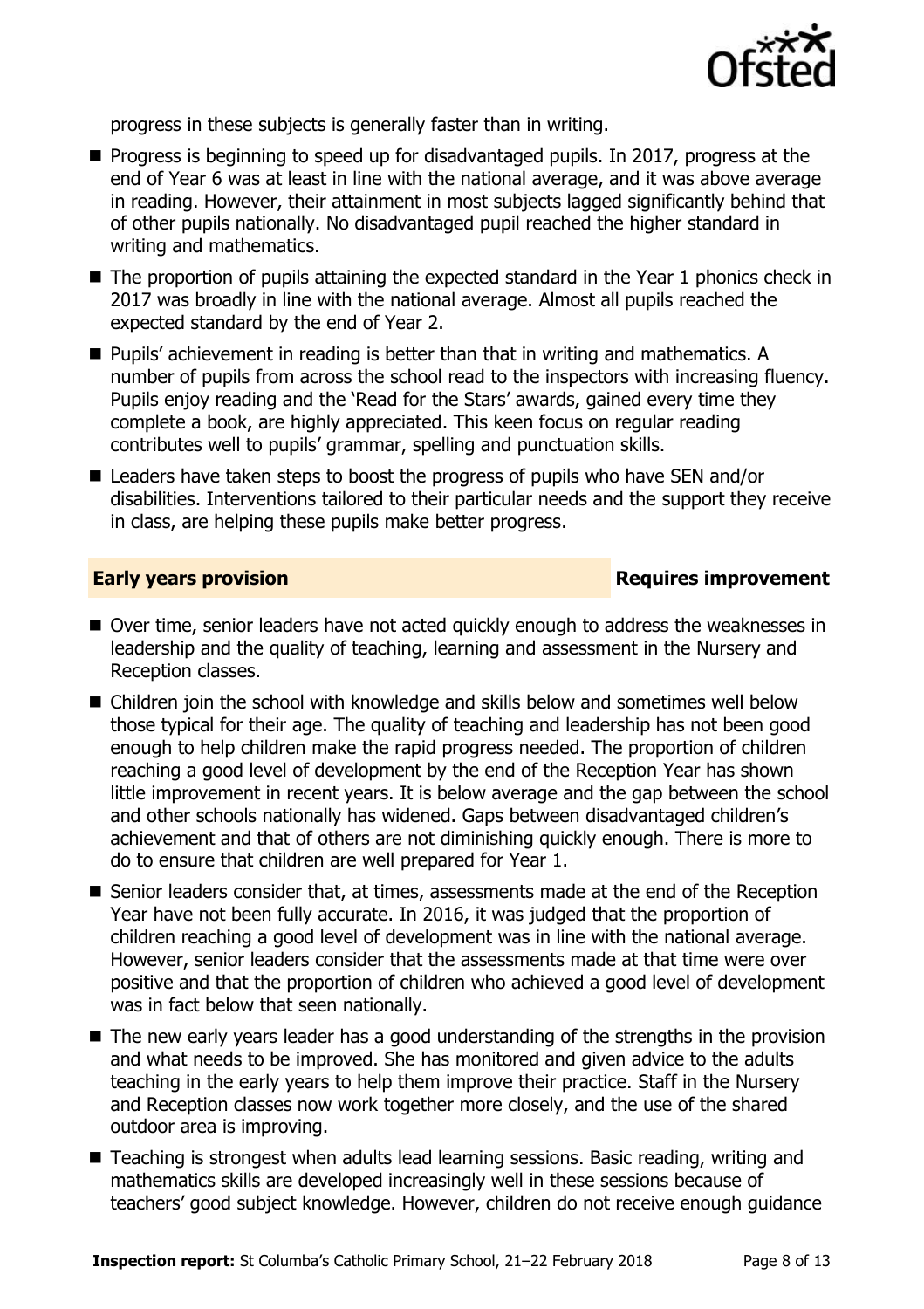

about how they can develop these basic skills when they work independently, especially when they learn outdoors. As a result, their progress is not as rapid as it should be.

- Children enter the early years with communication and speech and language skills below and sometimes well below those typical for their age. A clear focus for all adults is to develop these aspects through regular interaction with the children and specialist speech therapy support where appropriate. As a result, children's vocabulary increases well, and many children chat confidently with adults and each other as they play.
- Children are cared for and nurtured well so they feel increasingly confident and eager to join in activities. They are well behaved and concentrate increasingly well on tasks that capture their interest. They enjoy talking with adults and play sensibly and cooperate well. Children respond well to adults' teaching and instructions and are keen to learn.
- Adults' interventions are not always timely in supporting better learning. Questioning is not as probing as it might be. Opportunities to develop children's thinking and deepen their understanding are sometimes missed, particularly when they play and work independently. As a result, progress is not as fast as it could be.
- Where activities capture children's interests, they play happily and purposefully, and learning moves on well. For example, in the Reception class, children enjoyed the 'hospital' created in the role play area. They took turns playing the patient and a variety of healthcare roles. Sound buttons, which provide instructions for children, encouraged them to use the telephone to make emergency calls, which they did with great confidence. The class teacher joined the children to encourage them to talk about the different roles they were playing.
- When activities do not engage or hold children's interests, learning is not as successful. In several sessions during the inspection, almost all the children chose to learn outdoors. Children had a lot of fun and happily played football and used the large climbing equipment. However, the resources provided to build on children's basic reading, writing and mathematics skills, linked to the tale of the 'Ginger Bread Man', did not provide enough challenge to retain children's interests. As a result, few children built on the earlier phonics session they had enjoyed with their teacher.
- Induction arrangements are good. Parents are very positive about how well adults help their children settle in school. Without exception, parents who spoke with an inspector or responded to Parent View said how happy their children are in school. They think that staff take very good care of children and keep them safe. Staff are approachable, and parents feel listened to by staff.
- Welfare arrangements are effective. Adults know the children well and take care to ensure that they are safe and happy. All adults are vigilant in upholding the school policies and procedures for safeguarding.
- Senior leaders and governors are aware of what needs to be further improved, including sharpening assessments and raising the quality of teaching, particularly when children learn independently outdoors.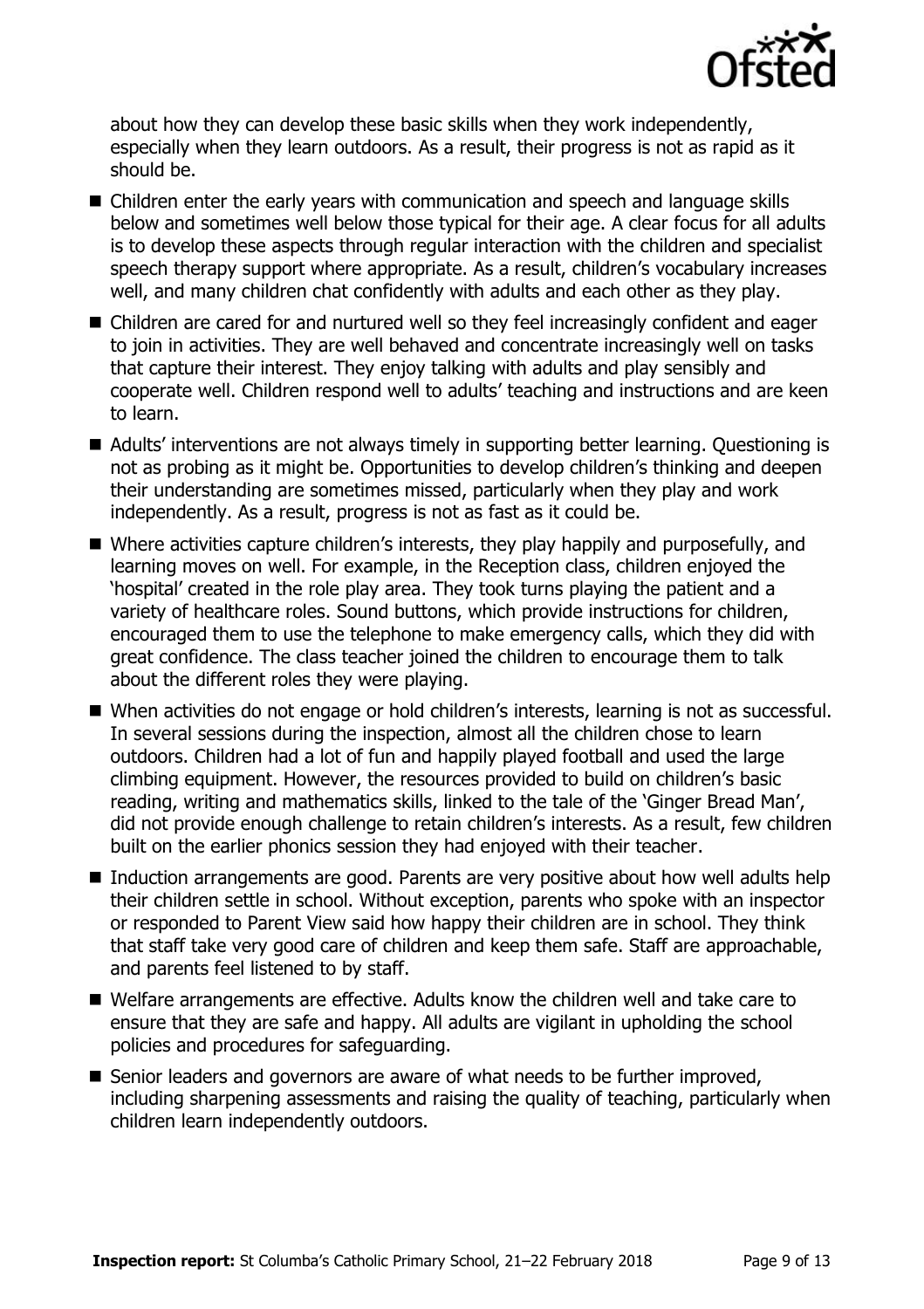

# **School details**

| Unique reference number | 104480                                       |
|-------------------------|----------------------------------------------|
| Local authority         | <b>Knowsley Metropolitan Borough Council</b> |
| Inspection number       | 10042455                                     |

This inspection of the school was carried out under section 5 of the Education Act 2005.

| Type of school                      | Primary                    |
|-------------------------------------|----------------------------|
| School category                     | Voluntary aided            |
| Age range of pupils                 | 3 to 11                    |
| Gender of pupils                    | Mixed                      |
| Number of pupils on the school roll | 216                        |
| Appropriate authority               | The governing body         |
| Chair                               | Michael Fleming            |
| <b>Headteacher</b>                  | Margaret Evans             |
| Telephone number                    | 01514 778360               |
| Website                             | stcolumbasknowsley.co.uk   |
| <b>Email address</b>                | stcolumbas@knowsley.gov.uk |
| Date of previous inspection         | 10-11 September 2013       |

### **Information about this school**

- $\blacksquare$  The school is similar in size to most other primary schools. More girls than boys attend the school.
- Children attend the Nursery class each morning. They attend the Reception class full time. Not all children who attend Nursery gain a place in the over-subscribed Reception class.
- Most pupils are of White British heritage.
- The proportion of disadvantaged pupils in the school is very high.
- $\blacksquare$  The proportion of pupils who have SEN and/or disabilities is well above average.
- The proportions of pupils with a statement of special educational needs or an education, health and care plan are average.
- Since the previous inspection, the school has experienced a number of staff changes. The current headteacher and deputy headteacher took up their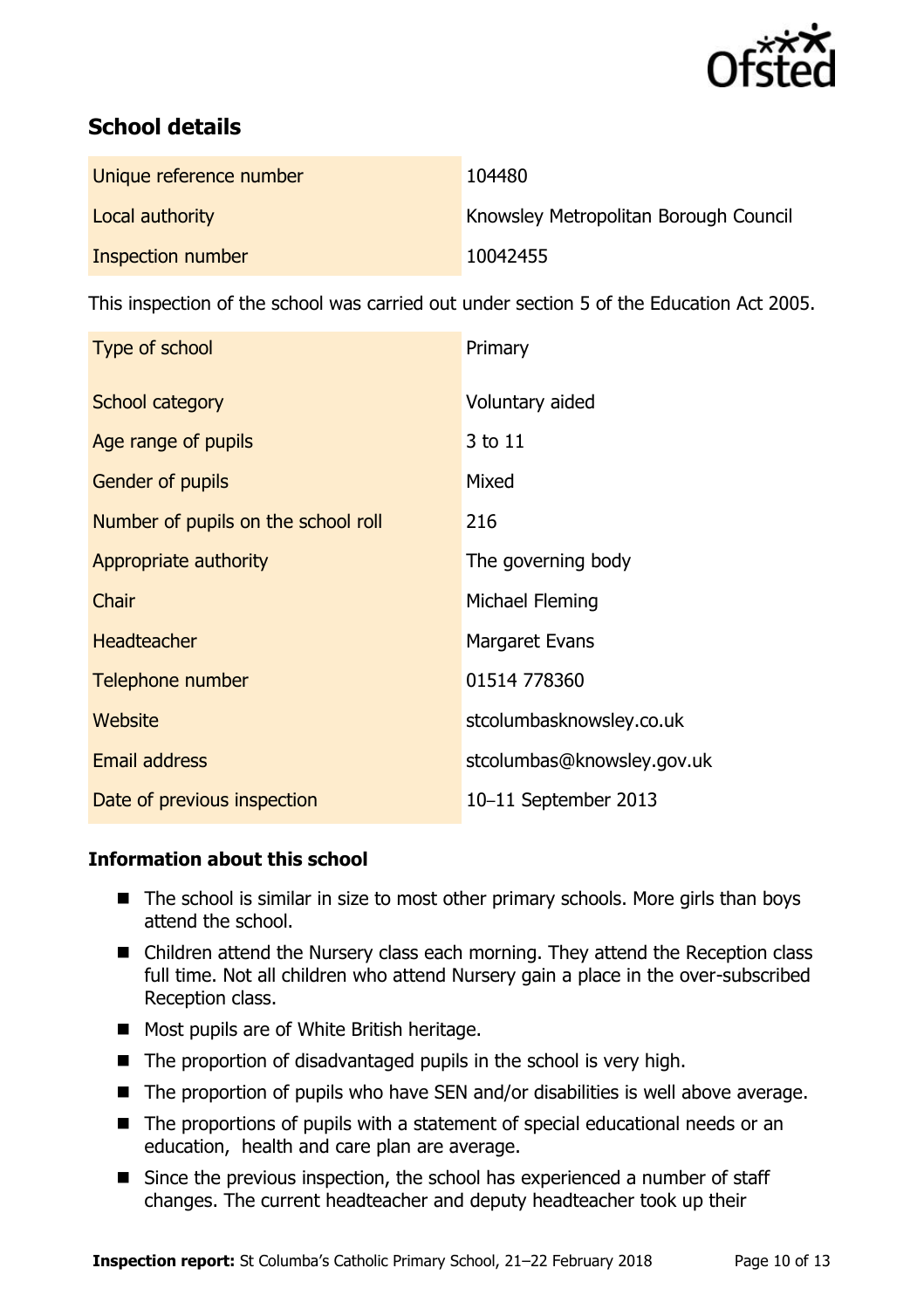

substantive posts in November 2014 and June 2015 respectively. They had undertaken their roles in an acting capacity from December 2013. The assistant headteacher assumed leadership of the early years in September 2017 and was formally appointed to the role in December 2017.

- The governing body has been reconstituted since the previous inspection. The chair and the vice-chair of the governing body have been appointed to their roles since the previous inspection.
- The school provides a breakfast club. There is no charge for this provision.
- The school is a member of the Oaks Teaching School Alliance.
- The school meets the government's current floor standards, which are the minimum expectations for pupils' attainment and progress in reading, writing and mathematics by the end of Year 6.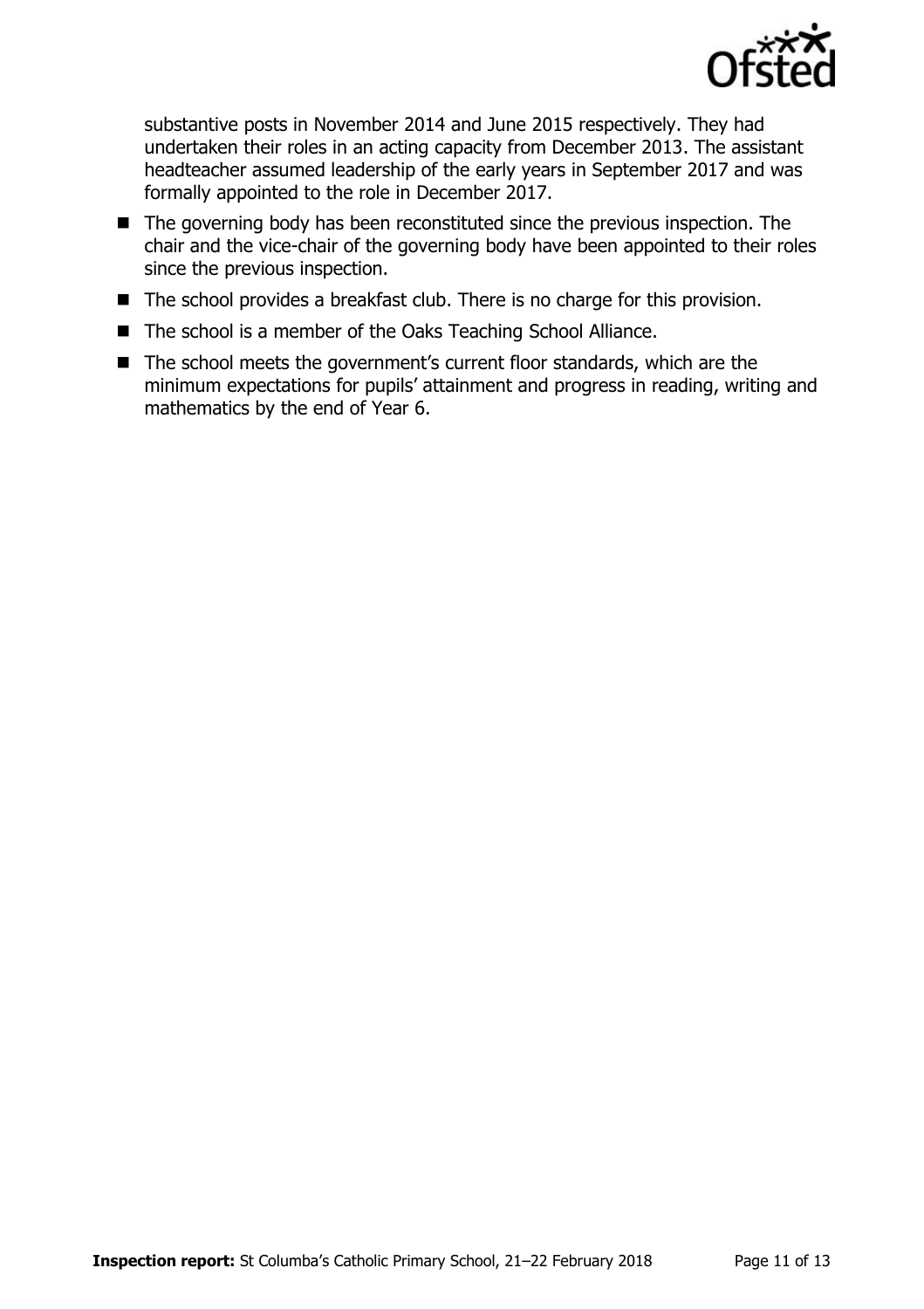

## **Information about this inspection**

- Inspectors gathered a range of evidence to judge the quality of teaching, learning and assessment over time. Learning was observed in all classes and where pupils learned in small groups. Some learning was observed jointly with the headteacher.
- Inspectors looked at examples of pupils' work and talked with them about their work. They listened to pupils read and observed the teaching of reading skills. Pupils talked with inspectors about the books they have enjoyed and those they are currently reading.
- The inspectors talked with pupils informally as they played at breaktimes, visited the dining hall at lunchtime and observed pupils' behaviour as they moved around school. They spoke with pupils attending the breakfast club and met formally with three groups of pupils, including two pupils who showed an inspector around the school.
- An inspector met with the vice-chair of the governing body and four other governors. She met separately with the chair of the governing body and with the local parish priest, who is a member of the governing body.
- An inspector met with a representative of the local authority and a representative of the archdiocese. She also spoke by telephone to a member of the local authority safeguarding team.
- Inspectors spoke with middle and subject leaders and other members of school staff.
- **Inspectors spoke with parents at the start of the school day. They took account of** 14 responses to Ofsted's online survey, Parent View, and two comments provided for inspectors. Inspectors also took account of 32 responses to the staff questionnaire and the school's most recent surveys of pupils' and parents' views.
- The inspectors examined a range of documents, including information about pupils' progress, school improvement plans, information about teachers' performance and external views of the school. They reviewed the contents of the school's website and scrutinised records relating to behaviour, attendance and safeguarding.

### **Inspection team**

Lyn Pender, lead inspector **Contact Contact Contact Contact Contact Contact Contact Contact Contact Contact Contact Contact Contact Contact Contact Contact Contact Contact Contact Contact Contact Contact Contact Contact Co** Aleksandra Hartshorne **Construction** Ofsted Inspector